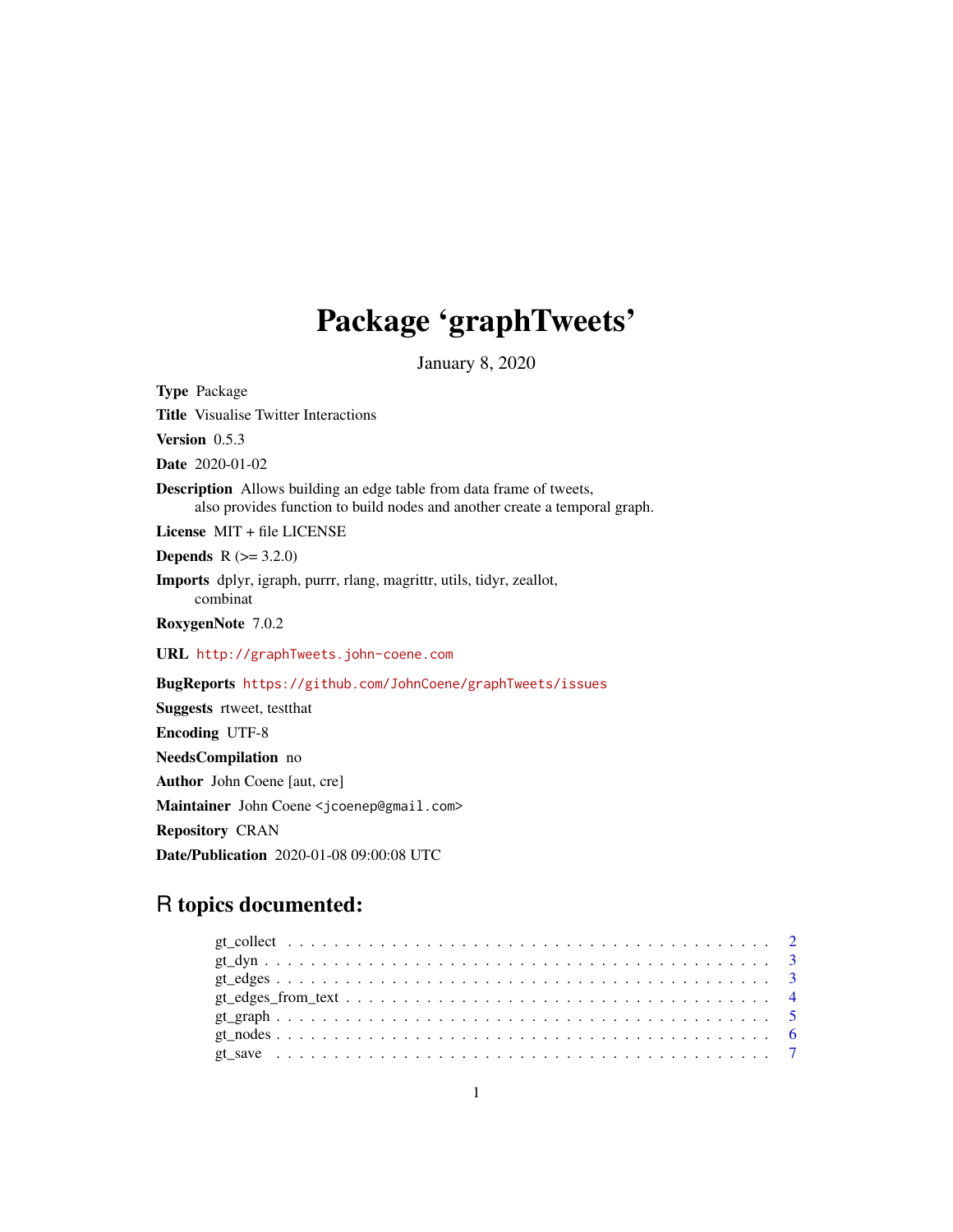#### <span id="page-1-0"></span>**Index** [8](#page-7-0) **8**

gt\_collect *Collect*

#### Description

Collect

#### Usage

gt\_collect(gt)

#### Arguments

gt An object of class graphTweets as returned by [gt\\_edges](#page-2-1) and [gt\\_nodes](#page-5-1).

#### Value

A named list of [tibble](#page-0-0) 1) edges and 2) nodes.

#### Examples

```
# simulate dataset
tweets <- data.frame(
  text = c("I tweet @you about @him",
           "I tweet @me about @you"),
  screen_name = c("me", "him"),retweet_count = c(19, 5),status_id = c(1, 2),
  stringsAsFactors = FALSE
)
tweets %>%
  gt_edges(text, screen_name, status_id) %>%
  gt_nodes() %>%
  gt_collect() -> net
```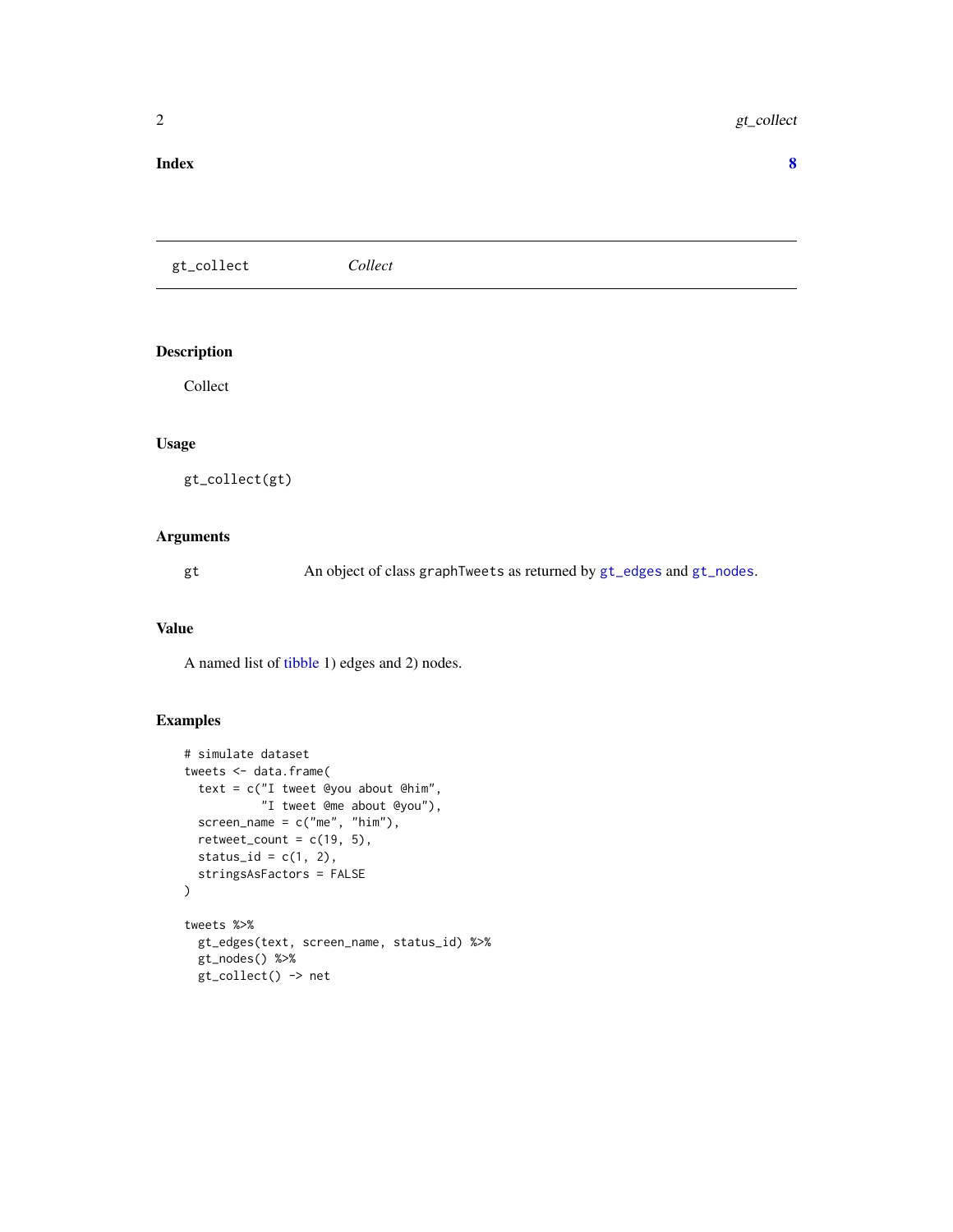<span id="page-2-0"></span>

#### Description

Create a dynamic graph to import in Gephi.

#### Usage

gt\_dyn(gt, lifetime = Inf)

#### Arguments

| gt       | An object of class graph Tweets as returned by gt_edges and gt_nodes. |
|----------|-----------------------------------------------------------------------|
| lifetime | Lifetime of a tweet in milliseconds, defaults to Inf.                 |

#### Examples

```
## Not run:
# simulate dataset
tweets <- data.frame(
 text = c("I tweet @you about @him and @her",
           "I tweet @me about @you"),
 screen_name = c("me", "him"),created_at = c(Sys.time(), Systeme() + 10000),status_id = c(1, 2),
  stringsAsFactors = FALSE
\mathcal{L}tweets %>%
  gt_edges(text, screen_name, status_id, "created_at") %>%
  gt_nodes() %>%
  gt_dyn() %>%
  gt_collect() -> net
```
## End(Not run)

<span id="page-2-1"></span>gt\_edges *Edges*

#### Description

Get edges from data.frame of tweets.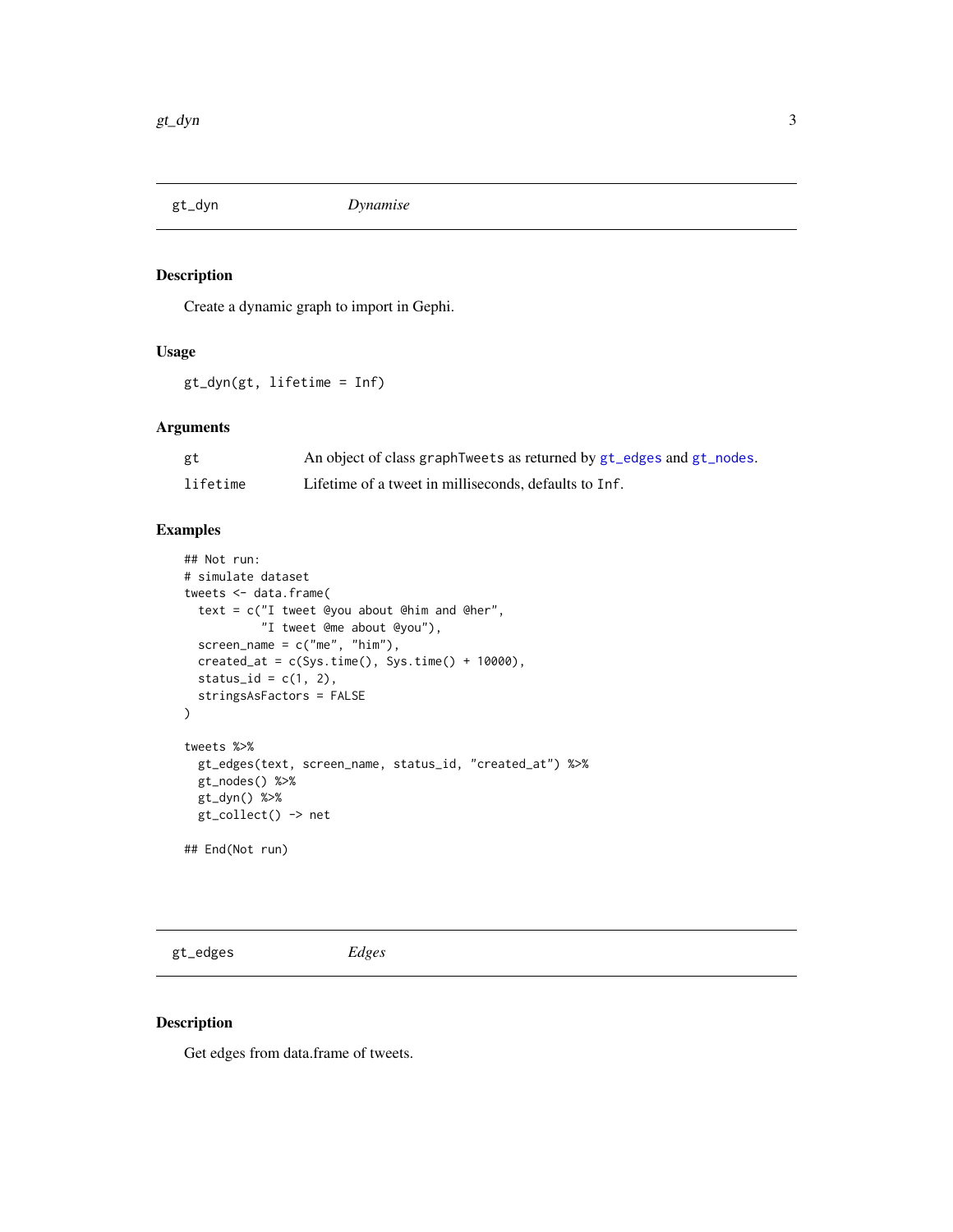#### <span id="page-3-0"></span>Usage

```
gt\_edges(data, source, target, ..., tl = TRUE)gt_preproc_edges(gt, func)
gt\_edges\_bind(gt, source, target, ..., tl = TRUE)gt_co_edges(data, col, tl = TRUE)
gt_co_edges_bind(gt, col, tl = TRUE)
```
#### Arguments

| data     | Data.frame of tweets, usually returned by the rtweet package.                                                                                                |
|----------|--------------------------------------------------------------------------------------------------------------------------------------------------------------|
| source   | Author of tweets.                                                                                                                                            |
| target   | Edges target.                                                                                                                                                |
| $\cdots$ | any other column name, see examples.                                                                                                                         |
| tl       | Set to TRUE to convert source and target to lower case (recommended).                                                                                        |
| gt       | An object of class graph Tweets as returned by gt_edges and gt_nodes.                                                                                        |
| func     | Function to pre-process edges, takes edges as constructed by gt_edges, includes<br>columns named source target and others passed to the three dot construct. |
| col      | Column containing co-mentions.                                                                                                                               |

#### Functions

- gt\_edges: Build edges
- gt\_preproc\_edges: Pre-process edges
- gt\_edges\_bind: Append edges

gt\_edges\_from\_text *Edges from text*

#### Description

Get edges from data.frame of tweets.

#### Usage

```
gt_edges_from_text(data, id, source, tweets, ...)
gt_edges_from_text_(
 data,
  id = "status_id",
  source = "screen_name",
 tweets = "text;
  ...
\mathcal{L}
```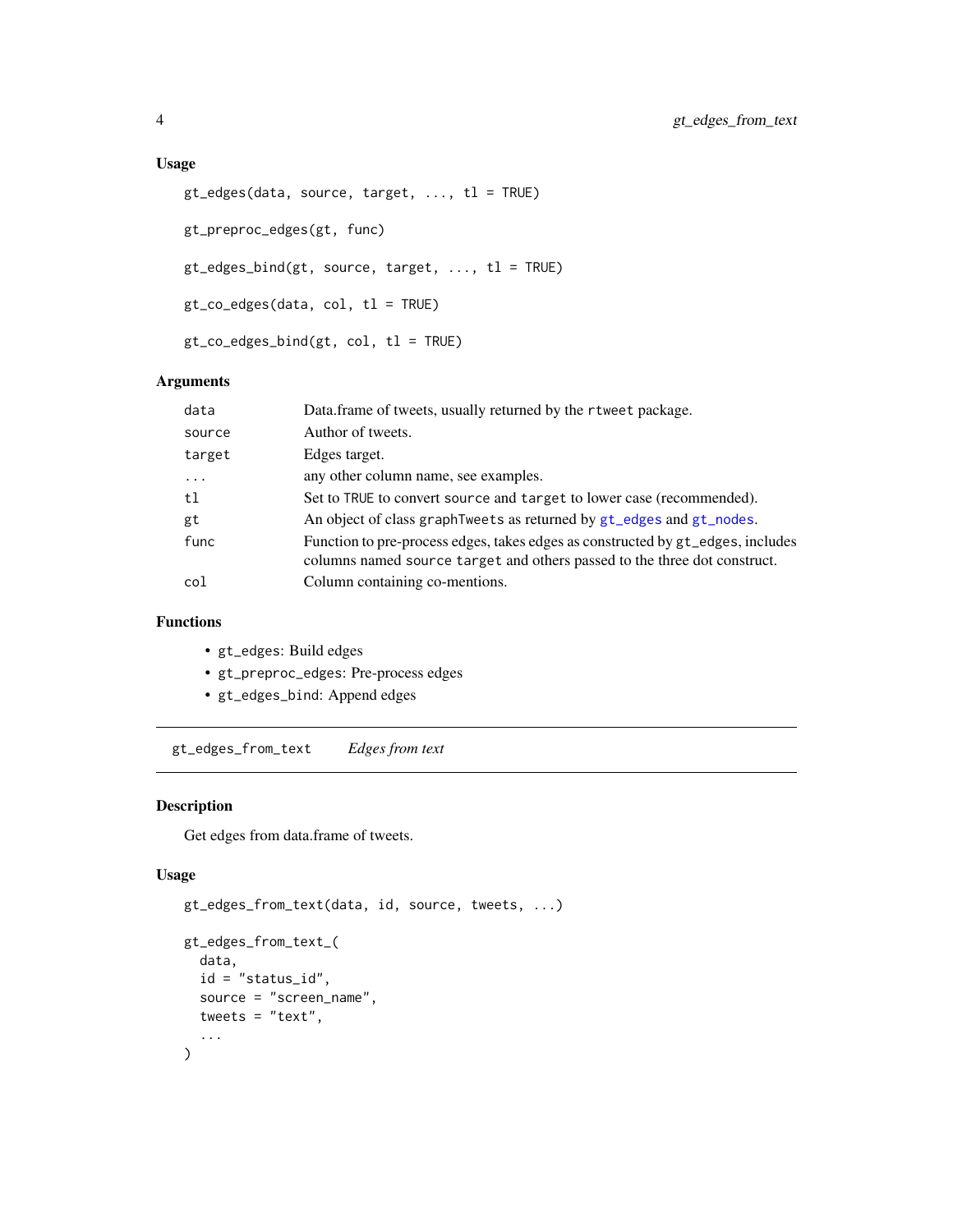#### <span id="page-4-0"></span>gt\_graph 5

#### Arguments

| data   | Data frame of tweets, usually returned by the r tweet package. |
|--------|----------------------------------------------------------------|
| id     | tweets unique id.                                              |
| source | Author of tweets.                                              |
| tweets | Column containing tweets.                                      |
|        | any other column name.                                         |

#### Details

The tl arguments stands for [tolower](#page-0-0) and allows converting the #hashtags to lower case as these often duplicated, i.e.: #python #Python.

#### Value

An object of class graphTweets.

#### Functions

- gt\_edges Build networks of users.
- gt\_co\_edges Build networks of users to hashtags.

#### Examples

```
# simulate dataset
tweets <- data.frame(
  text = c("I tweet @you about @him and @her",
           "I tweet @me about @you"),
  screen_name = c("me", "him"),
  retweet_count = c(19, 5),status_id = c(1, 2),
  hashtags = c("rstats", "Python"),
  stringsAsFactors = FALSE
\lambdatweets %>%
  gt_edges_from_text(status_id, screen_name, text)
```
gt\_graph *Graph*

#### Description

Build igraph object.

#### Usage

gt\_graph(gt)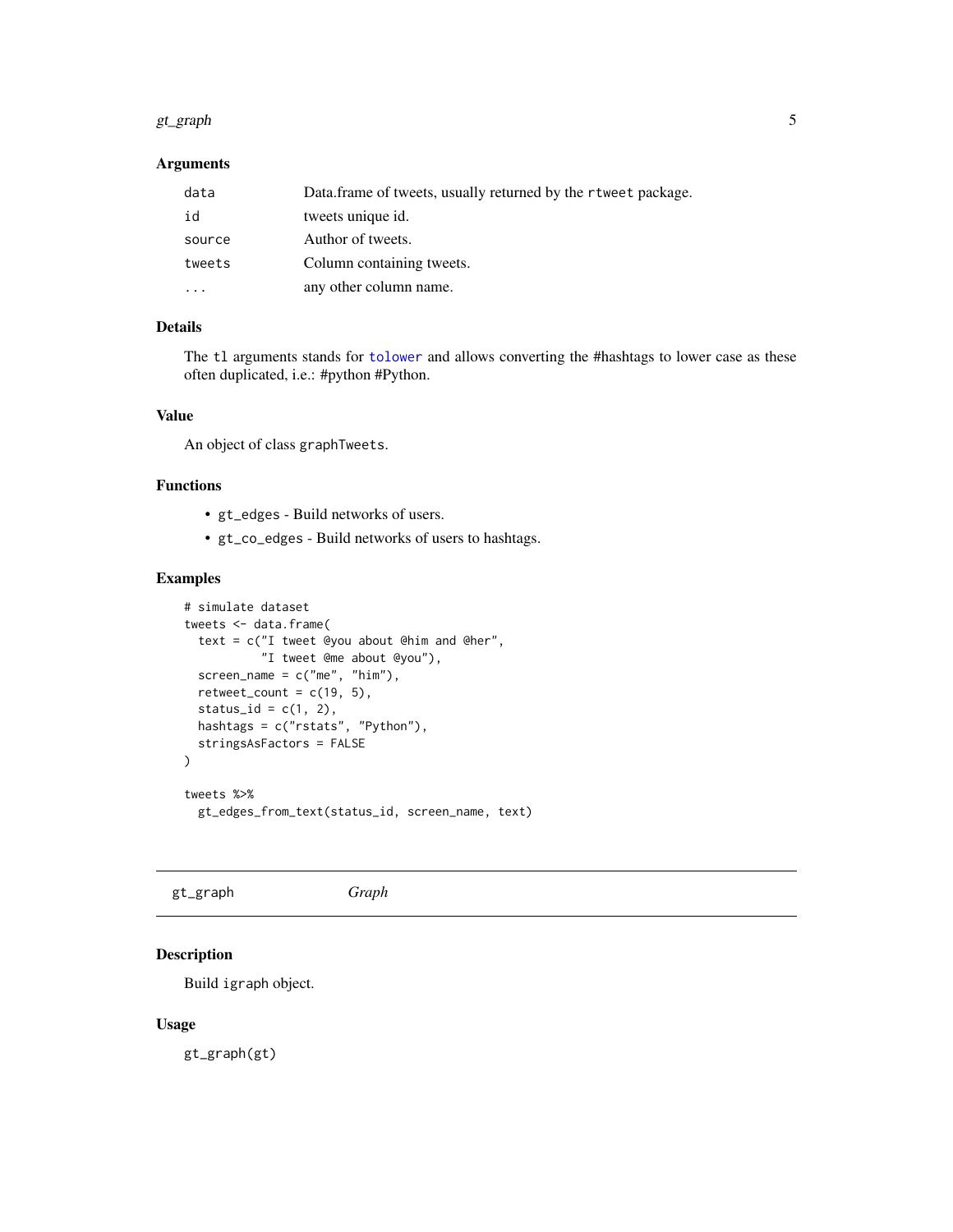#### <span id="page-5-0"></span>Arguments

gt An object of class graphTweets as returned by [gt\\_edges](#page-2-1) and [gt\\_nodes](#page-5-1).

#### Value

An object of class igraph.

#### Examples

```
# simulate dataset
tweets <- data.frame(
  text = c("I tweet @you about @him",
           "I tweet @me about @you"),
  screen_name = c("me", "him"),
  retweet_count = c(19, 5),status_id = c(1, 2),
  stringsAsFactors = FALSE
)
tweets %>%
  gt_edges(text, screen_name, status_id) %>%
  gt_nodes() %>%
  gt_graph() -> net
```
<span id="page-5-1"></span>

#### Description

Get nodes from a graphTweets object.

#### Usage

```
gt_nodes(gt, meta = FALSE)
```

```
gt_add_meta(gt, name, source, target)
```
#### Arguments

| gt   | An object of class graph Tweets as returned by gt_edges and gt_nodes. |
|------|-----------------------------------------------------------------------|
| meta | Set to TRUE to add meta data to nodes using users data.               |
| name | Name of column to create.                                             |
|      | source, target Name of column too apply to edge source and target.    |

#### Value

An object of class graphTweets.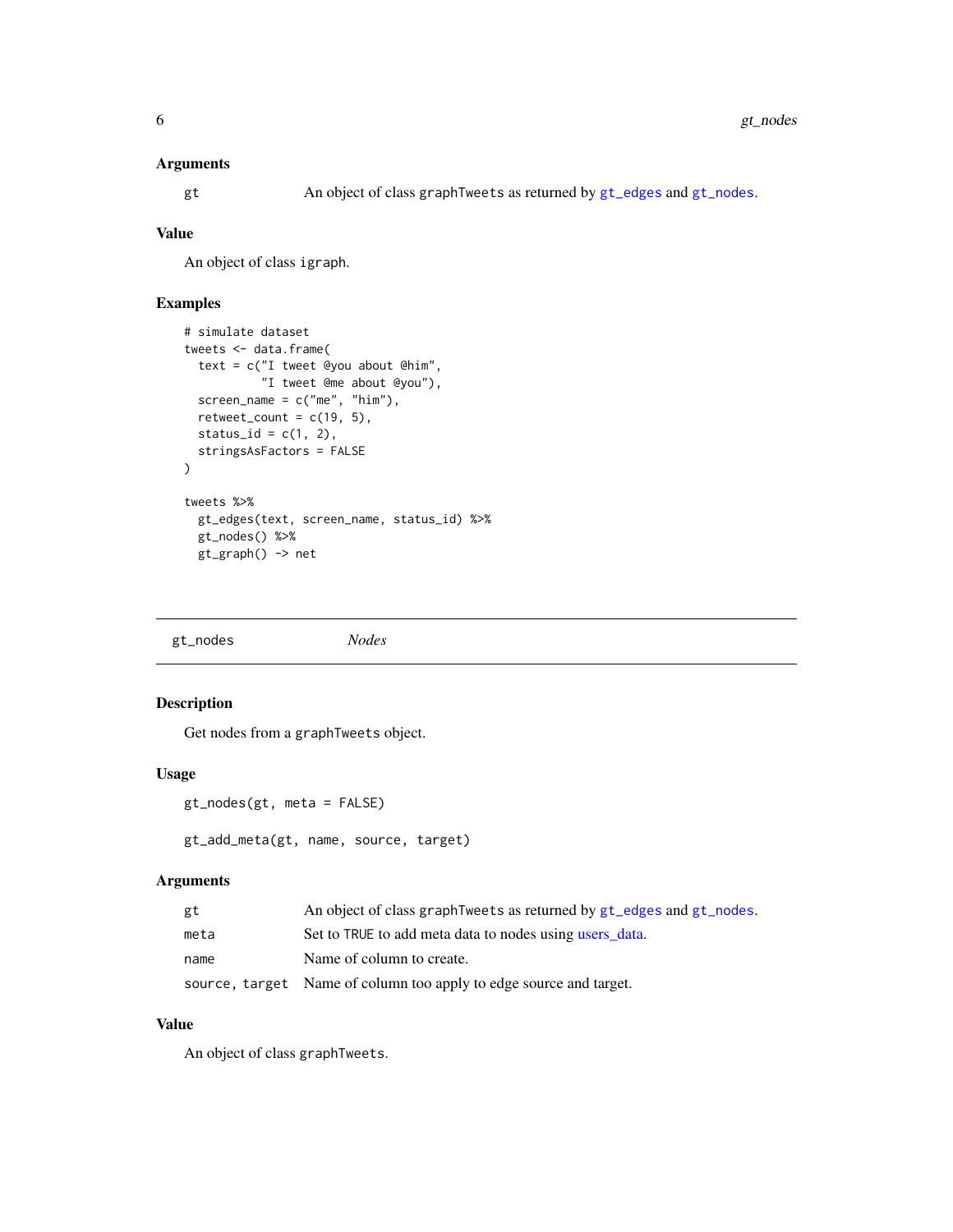#### <span id="page-6-0"></span>gt\_save  $\sigma$  7

#### Functions

- gt\_nodes: Builds nodes
- gt\_add\_meta: Add meta data to the nodes. The meta data is taken from the edges.

| gt_save | Save |  |  |
|---------|------|--|--|
|---------|------|--|--|

#### Description

Save the graph to file.

#### Usage

```
gt\_save(gt, file = "graphTweets.graphml", format = "graphml", ...)
```
#### Arguments

| gt     | An object of class graph Tweets as returned by gt_edges and gt_nodes. |
|--------|-----------------------------------------------------------------------|
| file   | File name including extension (format).                               |
| format | Format file format, see write graph.                                  |
| .      | Any other argument to pass to write_graph.                            |

#### Examples

```
## Not run:
# simulate dataset
tweets <- data.frame(
  text = c("I tweet @you about @him",
           "I tweet @me about @you"),
  screen_name = c("me", "him"),retweet_count = c(19, 5),created_at = c(Sys.time(), Systeme() + 15000),status_id = c(1, 2),
  stringsAsFactors = FALSE
\mathcal{L}tweets %>%
  gt_edges(text, screen_name, "created_at") %>%
  gt_nodes(TRUE) %>%
  gt_dyn() %>%
  gt_save()
```
## End(Not run)